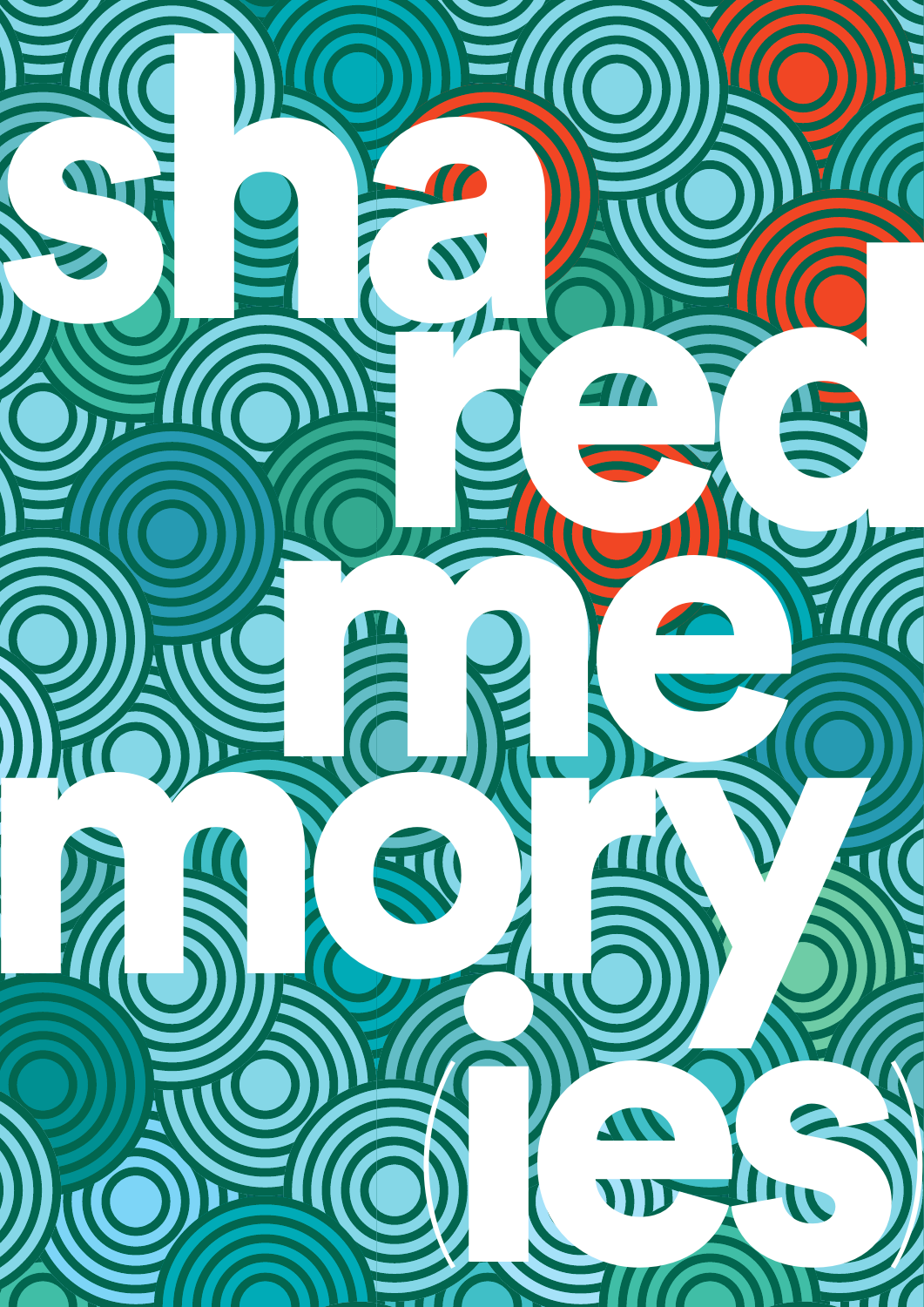# II EASTAP CONFERENCE EUROPEAN ASSOCIATION FOR THE STUDY OF THEATRE AND PERFORMANCE

me de

(ies)

shared CREATION, RESEARCH AND POLITICS IN THE EUROPEAN **CONTEMPORARY STAGE** 

# LISBON 23/24/25 SEPTEMBER 2019 SCHOOL OF ARTS AND HUMANITIES, UNIVERSITY OF LISBON mory

TEATRO NACIONAL D. MARIA II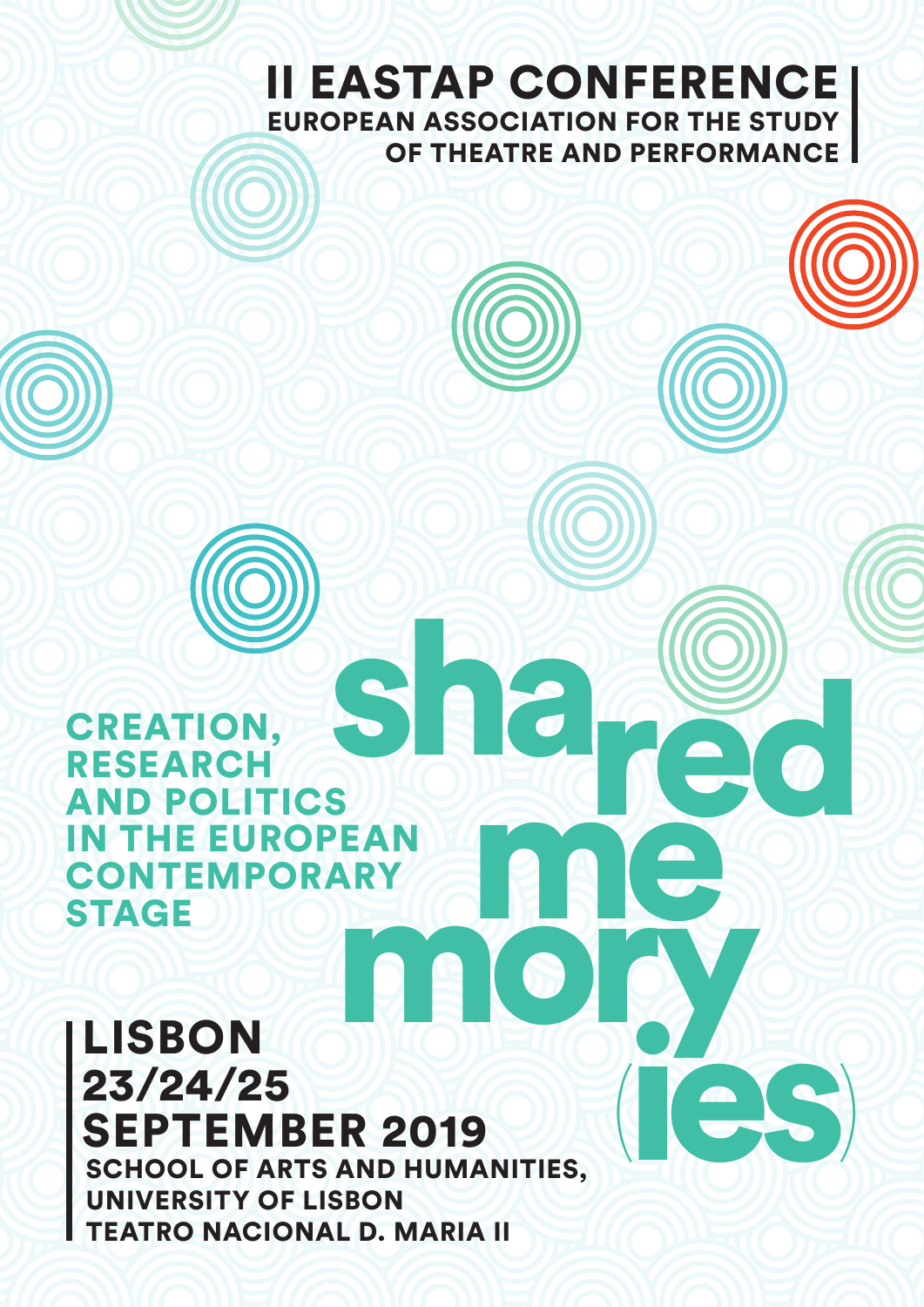# programme

# September 23rd

# Teatro Nacional D. Maria II (TNDMII)

# 09h30 FOYER

Registration

# 10h00 – 10h30 SALA GARRETT

OPENING SESSION

Josette Féral – President of EASTAP Maria João Brilhante – Director of CET, UL Tiago Rodrigues – TNDMII Artistic Director Miguel Tamen – Dean of the School of Arts and Humanities, UL

# 10h30 – 11h30 SALA GARRETT

Shermin Langhoff – Maxim Gorki Theatre Director and associate artist of II EASTAP Conference *Taking history personally – Knowing that neither memories are already remembrance, nor stories are already history*

Chair: Tiago Rodrigues

11h30 – 12h00 Coffee Break

# 12h00 – 13h00 SALÃO NOBRE AGEAS

ROUND TABLE: CURATING MEMORY IN EUROPE

Armando Valente – Citemor Artistic Director, Montemor-o-Velho Francisco Frazão – Teatro do Bairro Alto Artistic Director, Lisbon Nuno Cardoso – Teatro Nacional São João Artistic Director, Oporto Paula Garcia – Teatro Viriato Artistic Director, Viseu Claudio Longhi – Emilia-Romagna Teatro Fondazione Artistic Director, Modena Chair: Mickael de Oliveira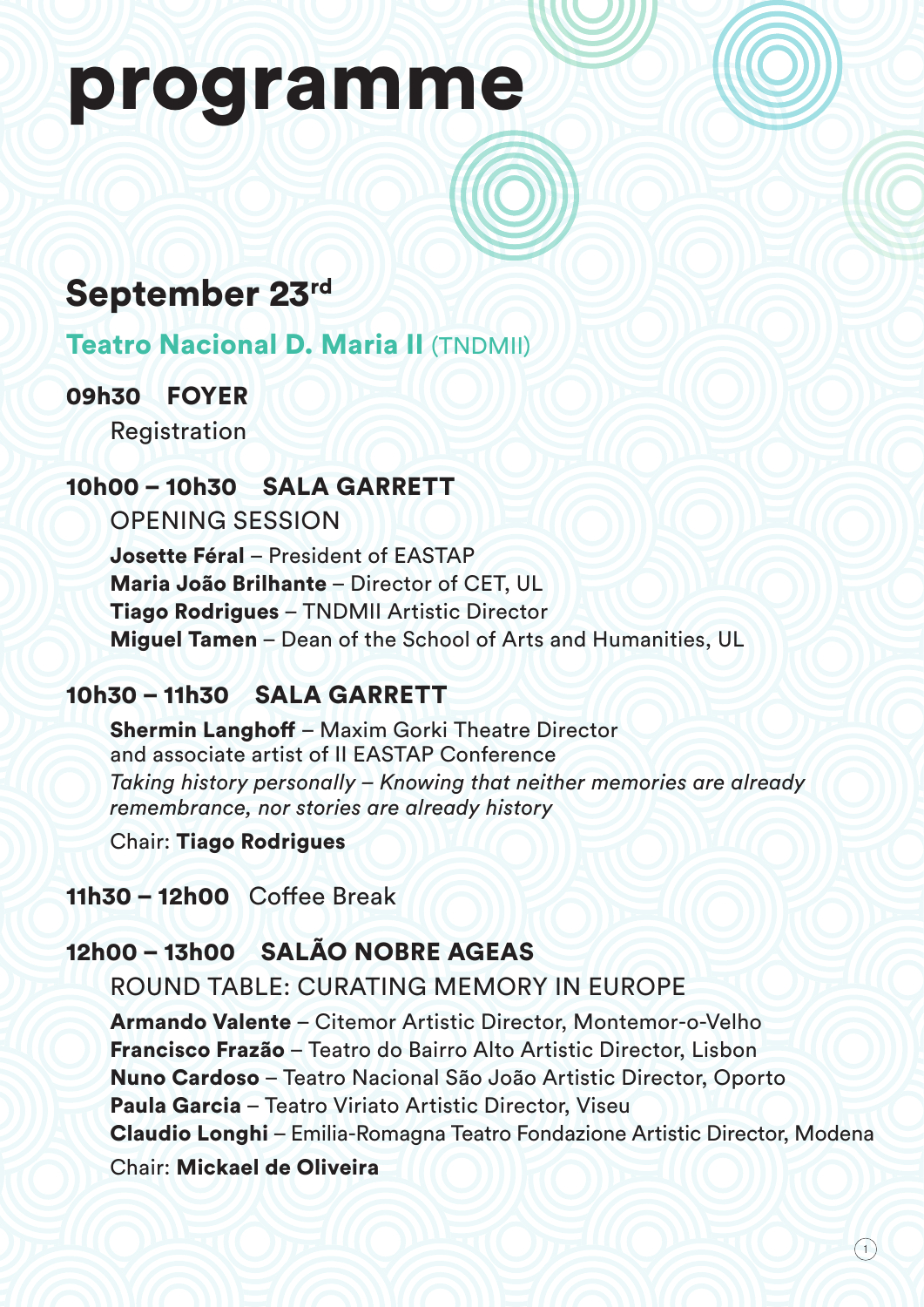# School of Arts and Humanities, University of Lisbon

# 13h30 – 14h30 ROOM TO BE ANNOUNCED

**Lunch** 

A light lunch will be served at the School of Arts and Humanities, University of Lisbon

# 14h30 – 15h30 AMPHITHEATRE III

Joana Craveiro – theatre director, actress and dramaturge, Portugal *Devouring Archives or lying in the shade of my family tree*

Chair: Gustavo Vicente

# PANELS -

# 15h30 – 16h45 AMPHITHEATRE III

PERFORMING ARTS IN THE WAKE OF CRISIS

#### • Érika Bodstein

*O Théâtre du Soleil, a preservação da memória e a representação das catástrofes no mundo contemporâneo: das vozes silentes à terceira margem do rio*

#### • Pieter Verstraete

*Mnemonic Socialisation and Communities of an Alternative Turkey: Commemorating Roboski, the Saturday Mothers, and the Gezi Movement*

#### • Ruba Totah

*Negotiating 'Home' Borders: Syrian and Palestinian Syrian Artists in Europe*

Chair: Rui Pina Coelho

# 15h30 – 16h45ROOM B1

EMBODIED MEMORY IN ACTING

• Cátia Faísco and Roberta Preussler *O coletivo CASA e a memória:\_O ato de respigar em palco\_*

• Kent Sjöström *Imitation as vehicle – and memory as hindrance*

• Maria Grazia Turri *The character as mediator of collective memory: a psychoanalytic perspective*

Chair: Gustavo Vicente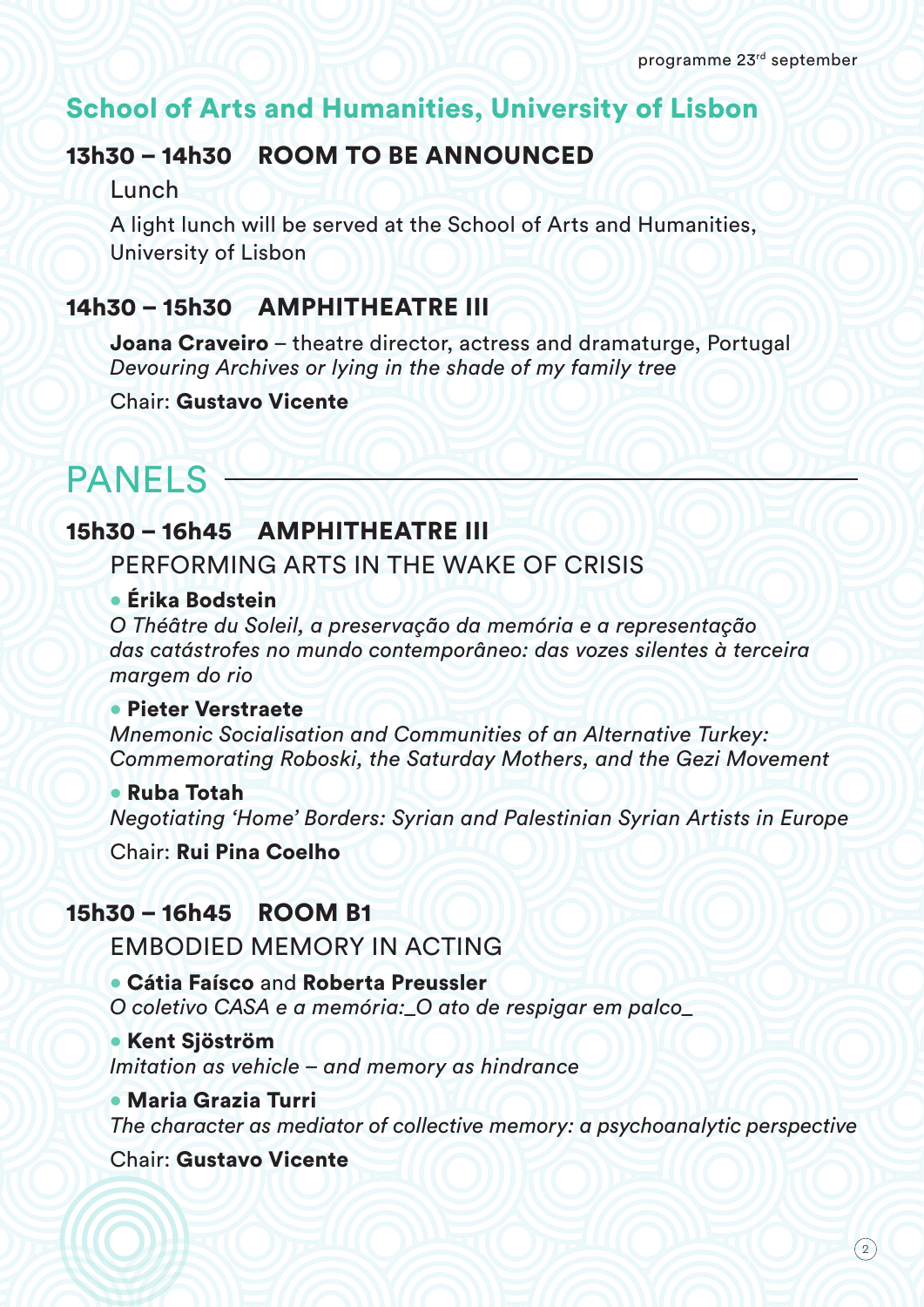# 15h30 – 16h45 ROOM B2

ICONOGRAPHY AND ARCHIVE

• Filomena Chiaradia

*Performance de um espólio em tratamento: memória, história, esquecimento*

• Silvia Mei

*La vision nocturne de la scène. Mémoires visuelles dans l'Archive Leo de Berardinis*

Chair: Cosimo Chiarelli

# 15h30 – 16h45 ROOM B3

ADDRESSING POLITICAL IDENTITIES

• Elena Cervellati *Nouvelle/"vieille"/nouvelle danse. À la recherche d'une identité de la chorégraphie italienne*

• Gustavo Fijalkow *National Dance Platforms. Sites of production of national narratives*

• Zoltán Imre *Memory in the Theatre – Memory and Political Identity(ies)*

Chair: Fernanda Mota Alves

### 16h45 – 17h00 Coffee Break

# 17h00-18h00AMPHITHEATRE III

David Geselson – theatre director, actor and dramaturge, France *Histoire - Récits – Héritages. Écrire pour faire théâtre*

Chair: Rui Pina Coelho

# PANELS —

### 18h15 – 19h30 AMPHITHEATRE III

CLASHES IN THE PUBLIC SPHERE I

#### • Andy Lavender

*What was lost is next: performing nostalgia in contemporary political process*

#### • Edélcio Mostaço

*Screams of memory in black skin or History as a sabotage of memory*

#### • Silvia Fernandes

*Nossa Odisseia: dispositivos memoriais em Ítaca, da encenadora brasileira Christiane Jatahy*

Chair: Jorge Louraço Figueira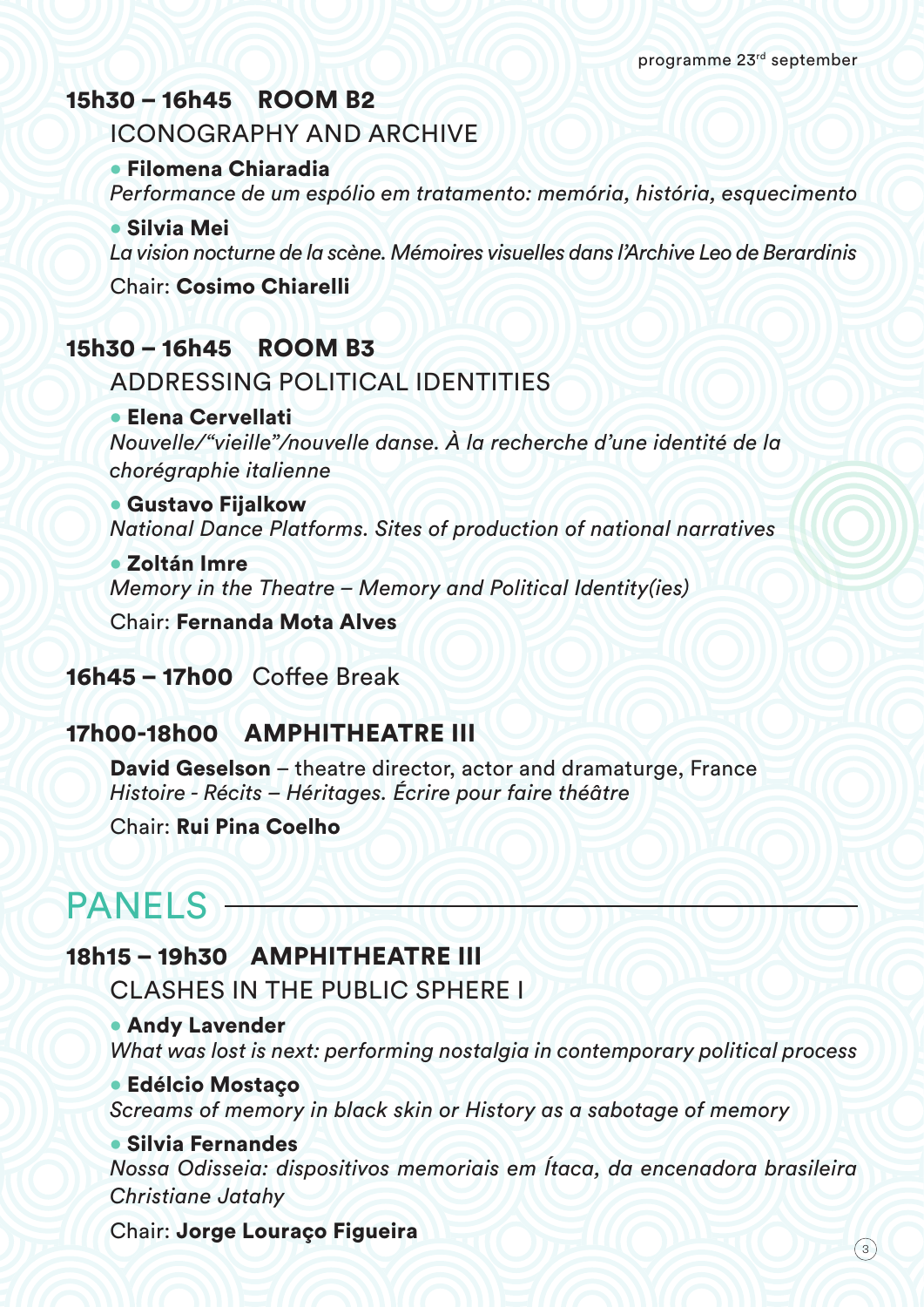# 18h15 – 19h30 ROOM B2

POLITICS OF MEMORY I

#### • Martynas Petrikas and Asta Petrikien

*Polylogue of Memory: Inter-Reflectionist Strategy for Politicising the Memory in Theatre*

#### • Siemke Böhnisch

*Politics of memory: Antagonistic, cosmopolitan and agonistic memory in Milo Rau's Breiviks Erklärung (Breivik's Statement) (IIPM, 2012)*

Chair: Fernando Matos de Oliveira

# 18h15 – 19h30ROOM B3

#### MEMORY IN THEATRE HISTORIOGRAPHY

#### • Marion Denizot

*Mémoire(s) et oubli(s) dans l'écriture de l'histoire du théâtre*

#### • Rita Martins

*Almeida Garrett e o jornal Entre-Acto (1837). O testemunho do espectador, a crítica do Inspector e a memória do teatro*

Chair: Ana Clara Santos

# Teatro Nacional D. Maria II

# 18h30 – 21h30SALÃO NOBRE AGEAS

Workshop with Joana Craveiro *Stories we tell or excavating archives-memories-voices*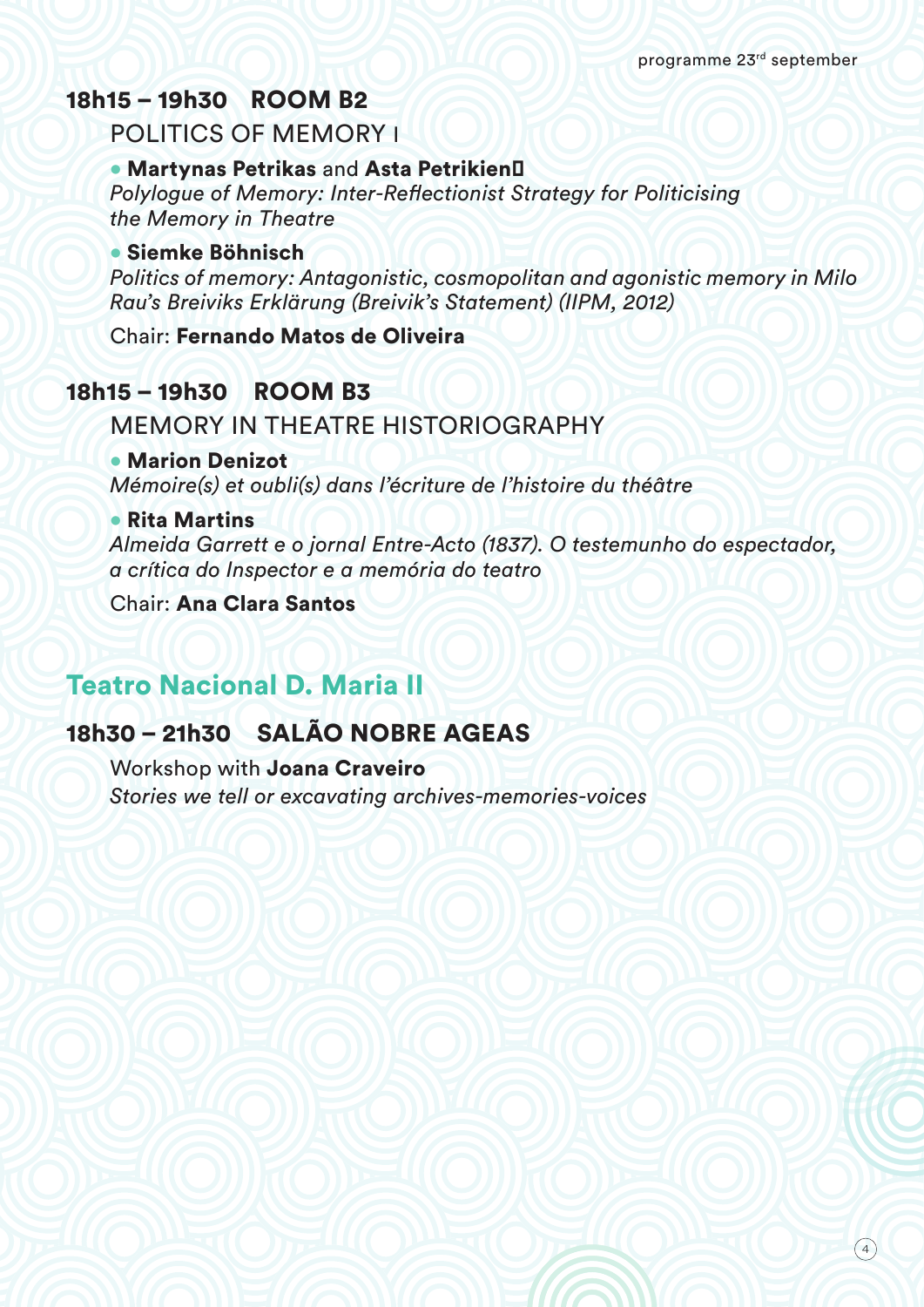# September 24th

# School of Arts and Humanities, University of Lisbon

# PANELS  $-$

# 09h00 – 10h15 AMPHITHEATRE III

ADDRESSING COLONIAL PASTS THROUGH PERFORMANCE

#### • Donald Pulford

*Postcolonial remembering and forgetting*

#### • Katja Krebs *Theatre and the Body-Politic: Performance of and as Memory of the Colonial Body*

• Gisela Dória *The Wide Open Fury of Memory*

Chair: Knut Ove Arntsen

# 09h00 – 10h15 ROOM B1

# RECLAIMING JUSTICE THROUGH THEATRE AND PERFORMANCE

#### • Armando Rotondi

*Tragedy and farce of the History: Theatre and collective memory in/of Romania under and after Nicolae Ceauşescu*

#### • Ewa Bal

*Strategies of Re-performing Nazi Ethnographic Archives in Dorota Nieznalska installation "Memory and Violence" (2019)*

• Maria Delgado *Jauría: A new trial for La manada on the Spanish stage*

Chair: Emília Costa

# 09h00 – 10h15 ROOM B2

GENEALOGIES OF THE ACTOR'S WORK

• Freddie Rokem *The Actor as 'hyper-historian*

#### • Irene Scaturro

*The Actor Training at the National Academy of Dramatic Art "Silvio d'Amico" and the Experimental Cinematography Centre Between Memory and New Pedagogical Issues*

Chair: Jorge Louraço Figueira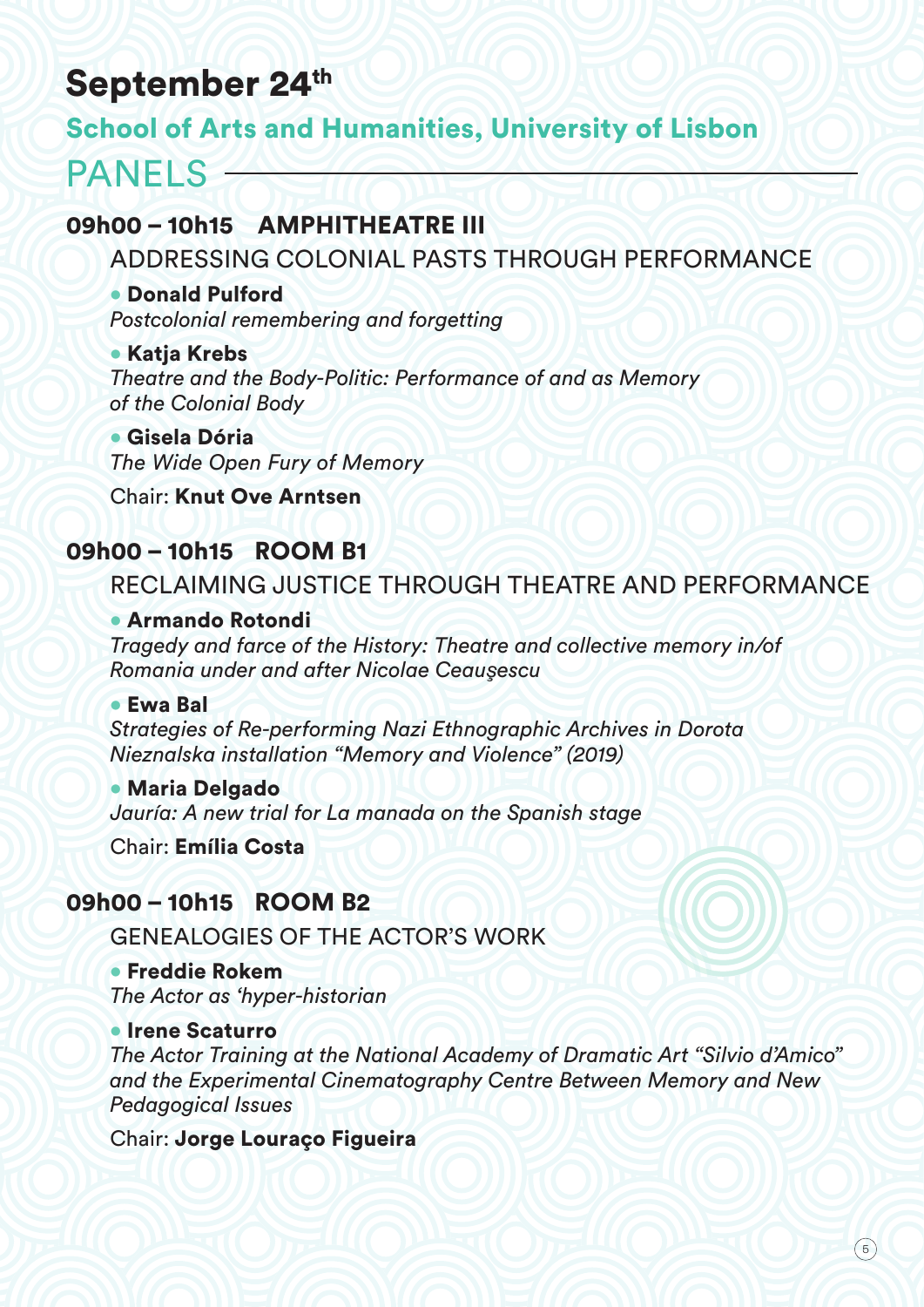# 09h00 – 10h15 ROOM B3

### DOCUMENTING MEMORY OF AND IN THEATRE

• Chiara Crupi *Filming The River The Chronic Life Film's edition*

• Livia Cavaglieri *Ormete: Combining Theatre Studies with Oral History and Memory studies*

• Manuela Ferreira and Tiago Porteiro *Arquivo Público\* – memórias de espetadores tornadas matéria poética de um espetáculo teatral*

Chair: Filipe Figueiredo

### 10h15 – 11h15 AMPHITHEATRE III

Sara Barros Leitão – theatre director, actress and dramaturge, Portugal *The Archaeologists' Paradox*

Chair: Ana Bigotte Vieira

**11h15 – 11h30** Coffee break

# PANELS-

# 11h30 – 12h45 AMPHITHEATRE III

ARCHIVE AND CREATIVE PROCESSES

#### • Ana Tamen and Isabel Bezelga

*'Está aí alguém?' Fantasmagoria e memória: processos de criação artística em contexto museológico*

#### • Catherine Trenchfield

*Archive and Asylum – experiential memories of Kneehigh Theatre's performance venue and theatre archive*

#### • Maria Helena Werneck

*História, memória, gestos e miniaturas no Museu de Joana Craveiro (Teatro do Vestido)*

Chair: Paula Caspão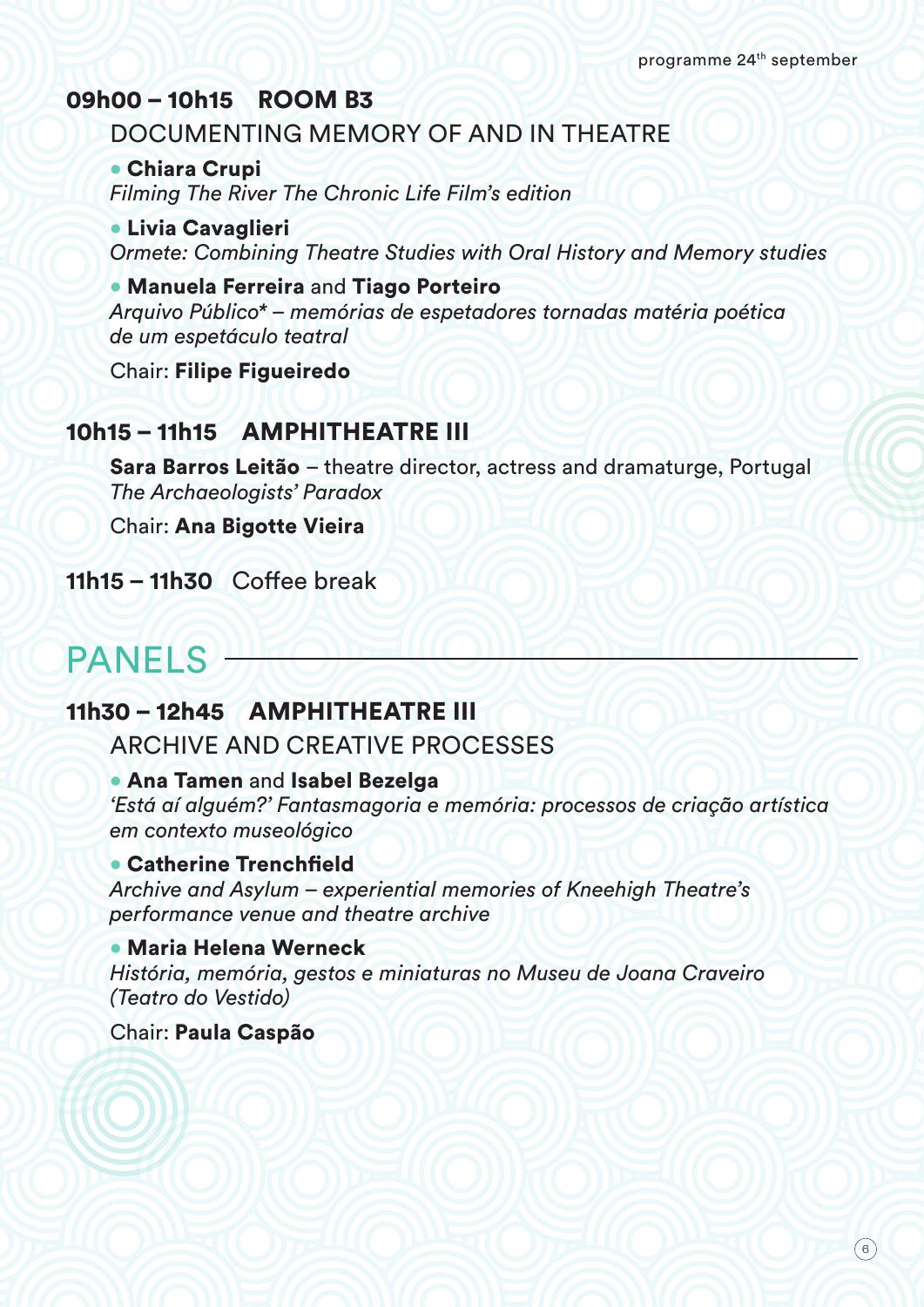### 11h30 – 12h45 ROOM B1

#### RE-PERFORMING MEMORY

#### • Gaia Clotilde Chernetich

*Pina Bausch at future tense: transmission, memory and new resources at work*

#### • Sylvia Solakidi

*Running on the spot: Jan Fabre's theatre re-performing its own memory as a movement longing to make sense of artistic experience*

#### • Vincenzo Sansone

*The new stagings of the historical theatre performances. Memories of theatre, starting points for new productions or only an effect of nostalgia?*

Chair: Graça P. Corrêa

### 11h30 – 12h45 ROOM B2

MIGRANT DRAMATURGIES

#### • Solveig Gade

*The Archive of Death in Arkadi Zaide's NECROPOLIS project: Artistic Practice as Research and Production of Memory*

#### • Szabolcs Musca

*'A Way Not to See': Memory and Representation in Contemporary Refugee Performance*

Chair: Ana Bigotte Vieira

### 11h30 – 12h45 ROOM B3

POLITICS OF MEMORY II

#### • Helga Finter

*La mémoire du théâtre menacée? Rappel de quelques bases de la représentation théâtrale (européenne)*

#### • Varvara Skelz

*Radical Exploration of the Present: Performing Past in Contemporary Russian Theatre*

Chair: David Antunes

12h45 – 14h15 Lunch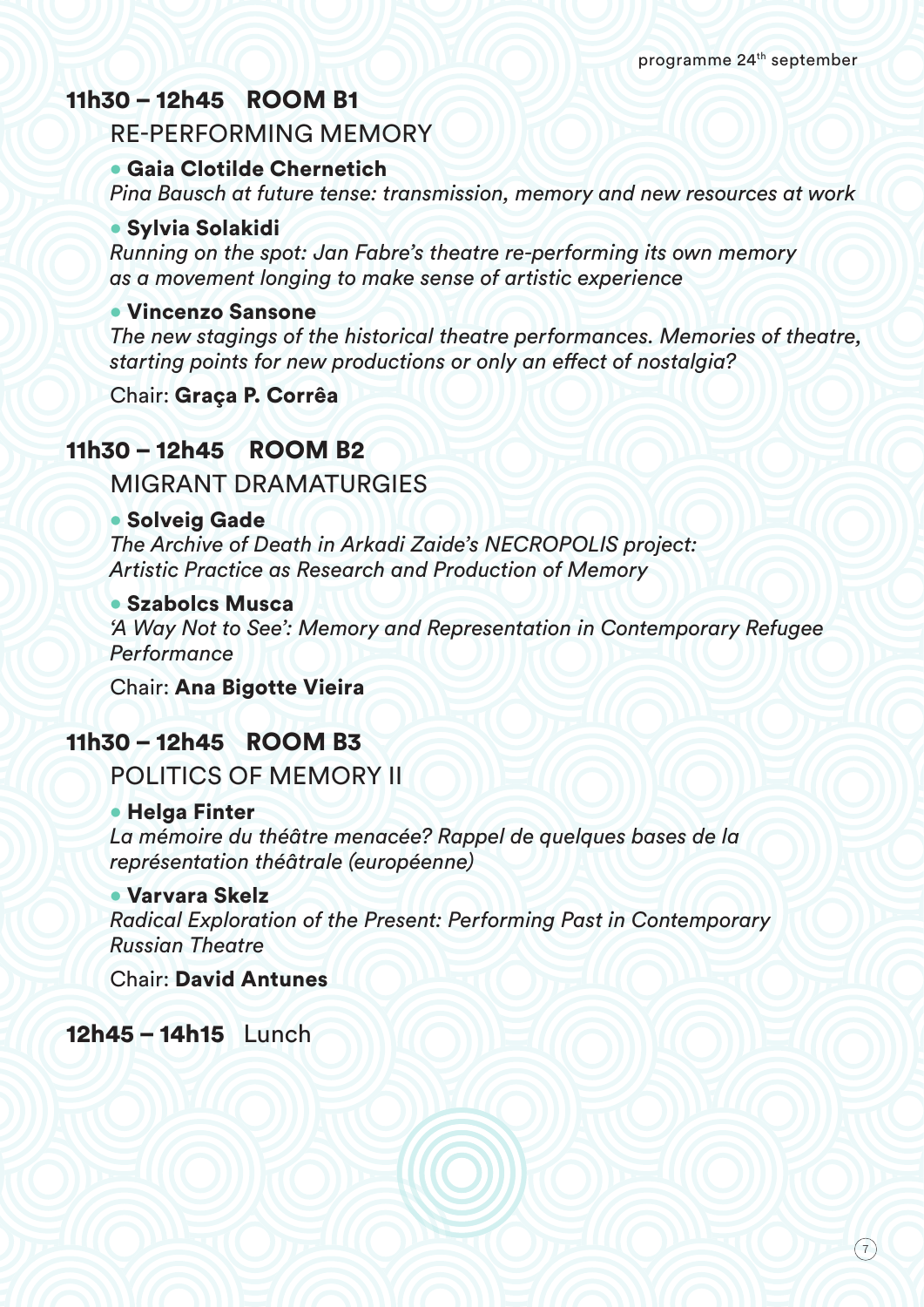# PANELS

# 14h15 – 15h30 AMPHITHEATRE III

QUESTIONING MEMORY AND EPHEMERALITY

• Mark Robson *I Have Seen This*

• Rossella Mazzaglia *Memory as Variation in Contemporary Theatre and Performance*

• Sarah di Bella *La Chambre de la mémoire d'Isabella: Mnemosynes et résurgences mnémotechniques*

Chair: Mickael de Oliveira

# 14h15 – 15h30 ROOM B1

PERFORMING TRAUMA AND GUILT

• Claire Finburgh Delijani *Ghosts, Memory and Justice: Jean Genet's "Four Hours in Shatila" and its Stagings*

• Dana Monah *Dispositifs spectaculaires mémoriels dans le théâtre concentrationnaire*

• Tereza Turzíková *Remembering Guilt: Central European Collective Memory in Theatrical Reflection*

Chair: Laurens De Vos

# 14h15 – 15h30 ROOM B2

INVISIBLE NARRATIVES

#### • Agata Łuksza and Katarzyna Kułakowska

*It's a men's men's men's world? Forgetting and remembering women's work in twentieth-century Polish theatre* 

• Júlia Veras *A encenação feminina europeia – um olhar sobre uma história (in)visibilizada*

Chair: Francesca Rayner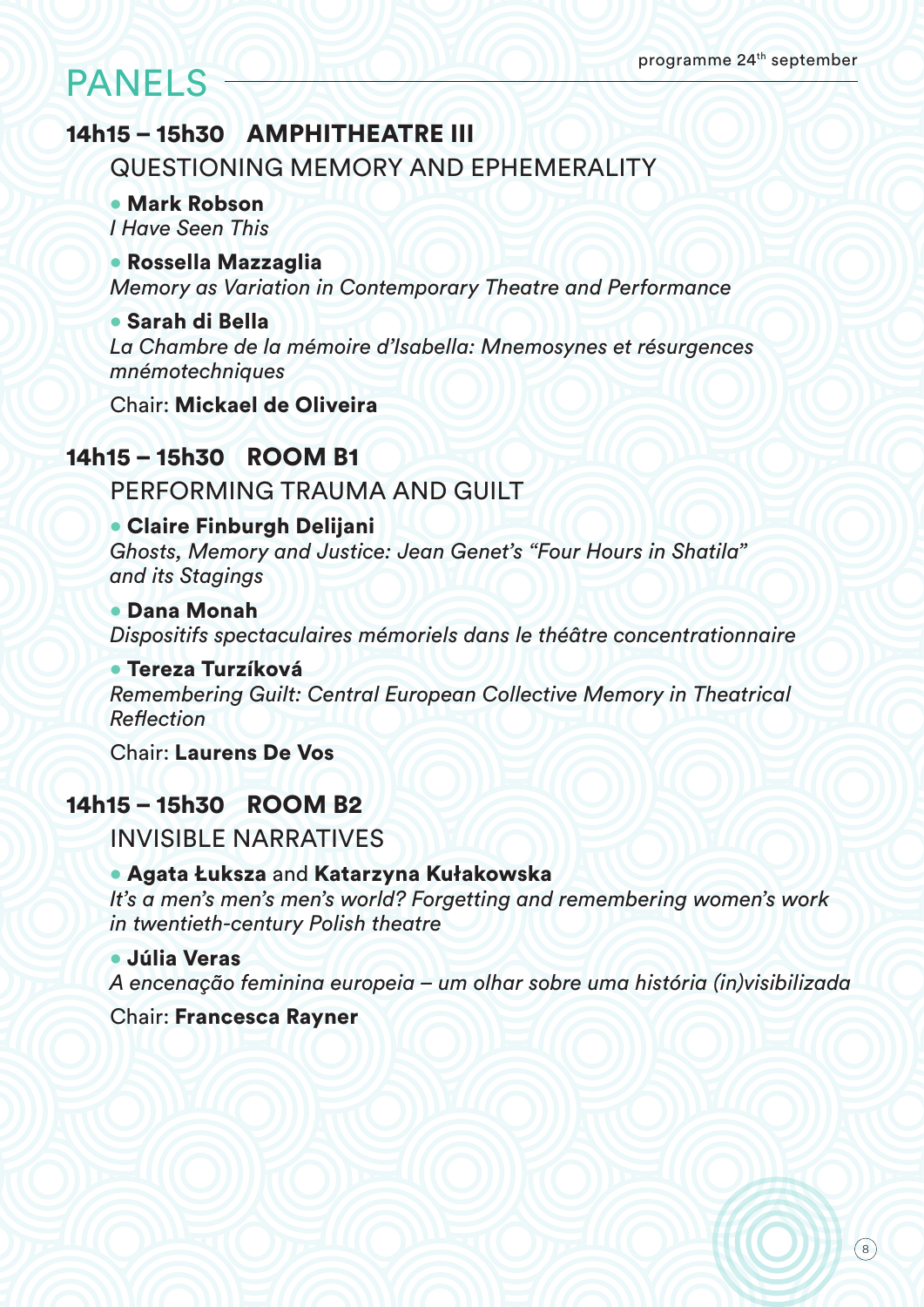### 14h15 – 15h30 ROOM B3

### CLASHES IN THE PUBLIC SPHERE II

#### • Daniela Mota Silva

*Teatro e Comunidade – Uma ponte para a construção de novas histórias*

#### • Fernando Mencarelli

*O Workcenter of Jerzy Grotowski, corais abertos e comunidades*

#### • Séverine Leroy

*Mémoires sonores: raconter une histoire sensible du théâtre amateur à l'ADEC 35. Reflexion sur une pratique de recherche et création avec le medium sonore*

Chair: Catarina Firmo

### 15h30 – 15h45 Coffee break

# 15h45 – 16h45 AMPHITHEATRE III

Communauté d'observateurs et construction de mémoires. ARGOS et l'observation d'un processus de création du Teatro O Bando. Ana Clara Santos, João Brites, Luk Van den Dries, Séverine Leroy, Sophie Lucet

Chair: Christine Zurbach

### 17h00 – 19h00ROOM 2.13

EASTAP General Assembly

# Teatro Nacional D. Maria II

# 17h30 – 18h30SALÃO NOBRE AGEAS

Raquel André – theatre director, actress and dramaturge, Portugal *Collection of People*

Chair: Ana Pais

# 18h45 – 21h45SALÃO NOBRE AGEAS

Workshop with Mohamed El Khatib *Enfin un workshop politique*

21h00 Conference Dinner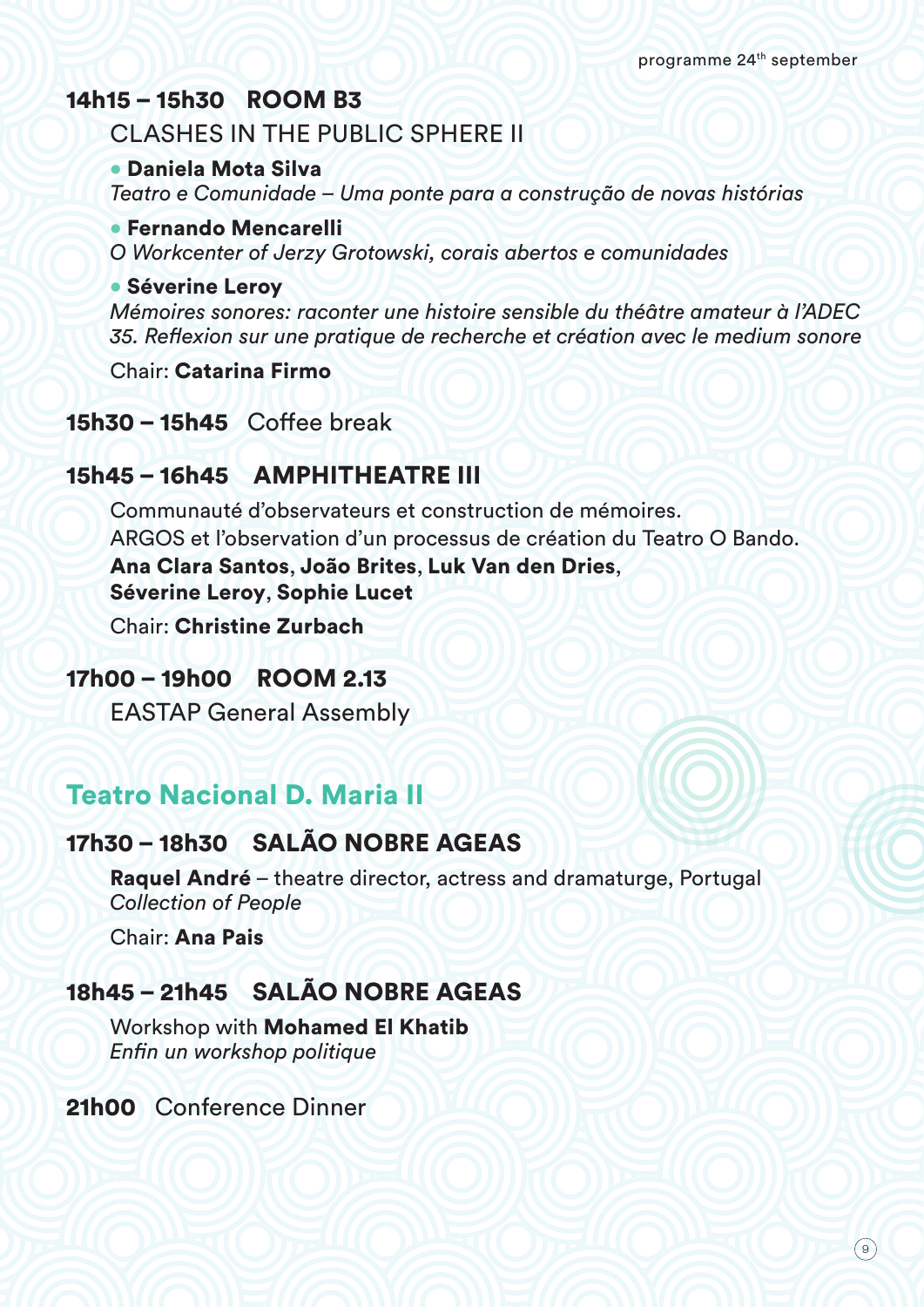# September 25th

# School of Arts and Humanities, University of Lisbon

# PANELS -

### 09h00 – 10h15ROOM B3

MEMORY AND OBLIVION

• Sophie Lucet *Mémoires et vérités*

#### • Hans Lind

*Representing forgetting: Christoph Hein's Knights of the Round Table and the Fall of the GDR*

#### • Francesca Rayner

*Memory and enforced forgetting: Tiago Rodrigues' collaborations with Shakespeare*

Chair: Sérgio Campos Matos

# 09h00 – 10h15ROOM 2.13

# RESHAPING COLLECTIVE MEMORY

#### • Dina Noaman

*De la mémoire individuelle à la mémoire collective: l'espace-temps théâtral comme médiation*

#### • Irene Pipicelli

*Archive and collective memory: performative strategies of Walid Raad's project The Atlas Group*

#### • Veronika Zangl

*Antagonistic memories. Renegotiations of memory discourses in Dutch and Flemish theatre*

Chair: Paula Caspão

# 09h00 – 10h15 ROOM 5.2

### DRAMATURGIES OF VIOLENCE

• Mischa Twitchin *Red Peter and Josephine* 

#### • Tomaž Toporišič

*Memory as a generator of specific dramaturgical procedures in the theatre of Wajdi Mouawad, Oliver Frljič and Robert Lepage*

#### • Violaine Chavanne

*Un theâtre cruellement et joyeusement amnésique*

Chair: Rui Pina Coelho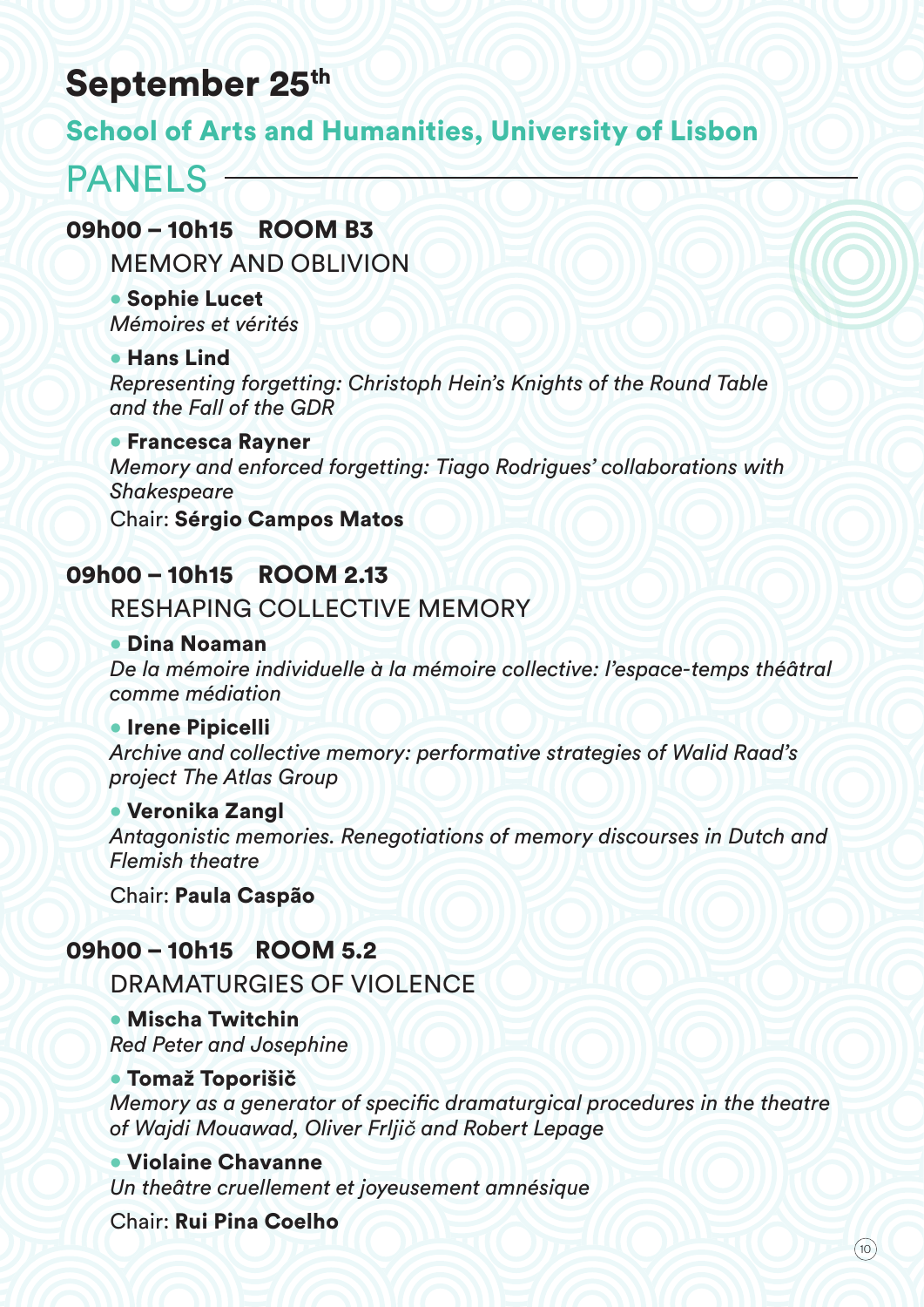# National Archives Torre do Tombo

# 09h00 – 10h15 **CONFERENCE ROOM**

REVISITING THE PAST TO QUESTION THE PRESENT II

• Eliane Beaufils *Après la révolution – nos combats*

#### • Luana Bermúdez

Les paroles tues: la problématique mémorielle dans le théâtre *contemporain espagnol*

• Yana Meerzon

*Know Thy Enemy: Staging History, Memory and Nation at La Colline*

Chair: Josette Féral

### 10h25 – 11h25 **CONFERENCE ROOM**

Mohamed El Khatib – theatre director, actor and dramaturge, France *Enfin une conférence politique*

Chair: Tónan Quito

# School of Arts and Humanities, University of Lisbon

# $PANF$   $S$   $\rightarrow$

### 11h30 – 12h45 ROOM B3

PERFORMATIVITY AND REPRESENTATION OF MEMORY

#### • Frederico Dinis

*A performatividade da memória em performances sonoras e visuais site-specific* 

#### • José Eduardo Silva

*Memória praticante: uma estética em Eis o Homem*

• Mónica Calle and António Figueiredo Marques *Da memória ou do gesto performativo: carta-performance*

Chair: **Luca Aprea**

### 11h30 – 12h45ROOM 2.13

EPISTEMOLOGIES OF MEMORY

#### • Darko Lukic

*The Voices of Otherness: Performing the Forbidden Memories*

• Luigi Allegri

*La mémoire du théâtre au théâtre*

#### • Marcela Moura

*Retroação e memória coletiva dos sistemas teatrais: Compagnie Louis Brouillard, Companhia dos atores e Coletivo Improviso*

Chair: Clare Finburgh Delijani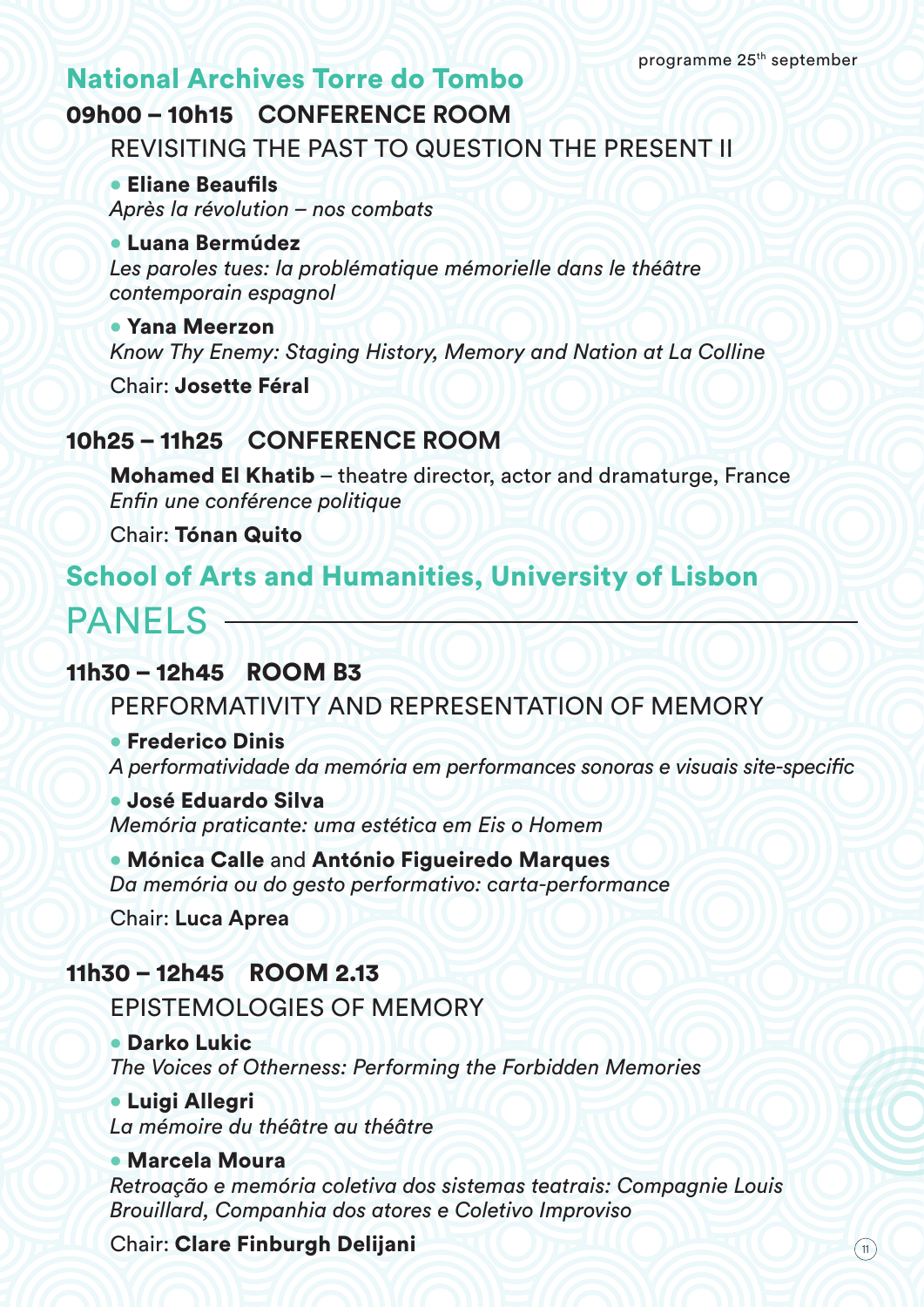### 11h30 – 12h45 ROOM 5.2

### PERFORMANCE BETWEEN HISTORY AND MEMORY

#### • Cláudia Madeira

*Teatro de um Homem (L)ido: Metaficção Crítica e Teatral 1954-2005 de Ernesto de Melo e Castro – Uma dramaturgia da resistência e da (contra-) memória histórica*

#### • Timmy de Laet

*Disrupting the Canon: History, Dance, and the Counter-Memory of Movement*

Chair: Daniel Tércio

12h45 – 14h15 Lunch

# National Archives Torre do Tombo

# 14h15 – 15h15 CONFERENCE ROOM

Caroline Guiela Nguyen – theatre director and dramaturge, France *Ton coeur, je l'ai rapporté dans ton corps, je l'ai mis pour toi à sa place*

Chair: Alix de Morant

# PANELS -School of Arts and Humanities, University of Lisbon

# 15h15 – 16h30ROOM B3

DRAMATURGIES OF MEMORY

#### • Alina Kornienko

*Le théâtre de Jean-Luc Lagarce: une mise en abyme de commémoration*

#### • Arianna Frattali

*The memory room: objects, memories, images in the dramaturgy of Alessandro Serra*

#### • Leonie Ettinger

*"Golden honey that makes you forget": Rachel Neuburger's Theater of Impossible Memory*

#### Chair: Paula Magalhães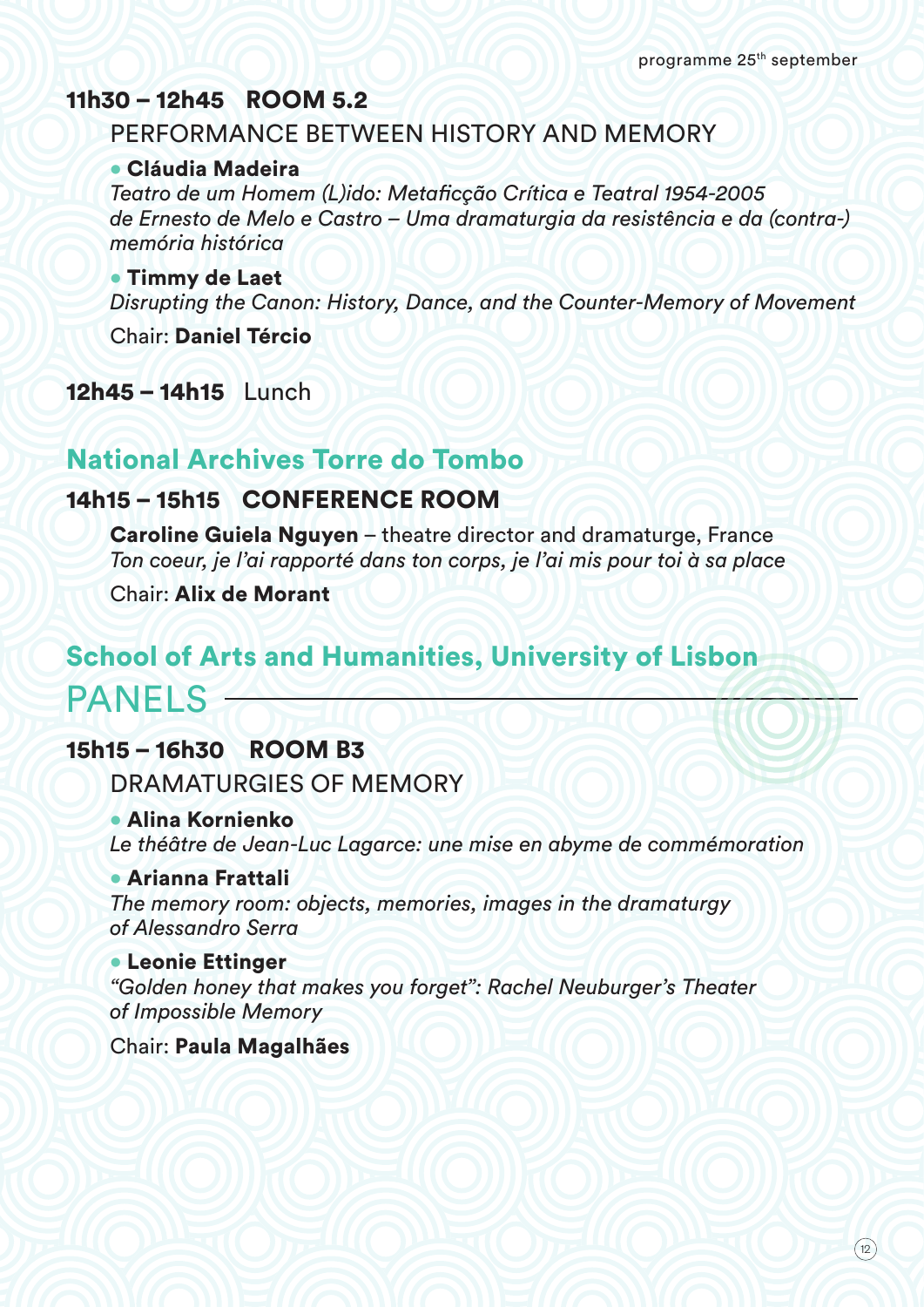# 15h15 – 16h30ROOM 2.13

THE SCOPE OF MIMESIS

#### • Anna Mirabella

Le témoin vivant dans l'espace théâtral fictionnel. Étude sur le spectacle *Rwanda 94 (Groupov, 1999)*

• Fabrizio Deriu *Restored Mimesis: Performing Arts and the Work of the Embodied Memory*

#### • Juliana Coelho

*Recréer des souvenirs: les artistes de théâtre racontent leurs expériences à Bali*

Chair: Bruno Schiappa

# 15h15 – 16h30ROOM 5.2

EMBODIED MEMORY

• Ai Cheng-HO

*Taiji quan as an instrument to enhance liberation of body memory in acting*

#### • Fernanda Raquel

*We, the others: memory of a theatrical process or other modes of existence and creation*

• Filipa Malva *Memory of Creation: the use of scenographic notebooks in rehearsal*

Chair: Gustavo Vicente

# PANELS National Archives Torre do Tombo

# 15h15 – 16h30 CONFERENCE ROOM

AFFECTIVE MEMORIES

• Graça P. Corrêa *Politics and Ethics of Emotional Memory in Contemporary Theatre*

• Peter Boenisch *Re-Membering the Demos: Performing Un-Forgetting in the Global Present*

• Victor Villanueva *Le théâtre Mnémosyne. L'exemple du travail de Romeo Castellucci*

Chair: Ana Pais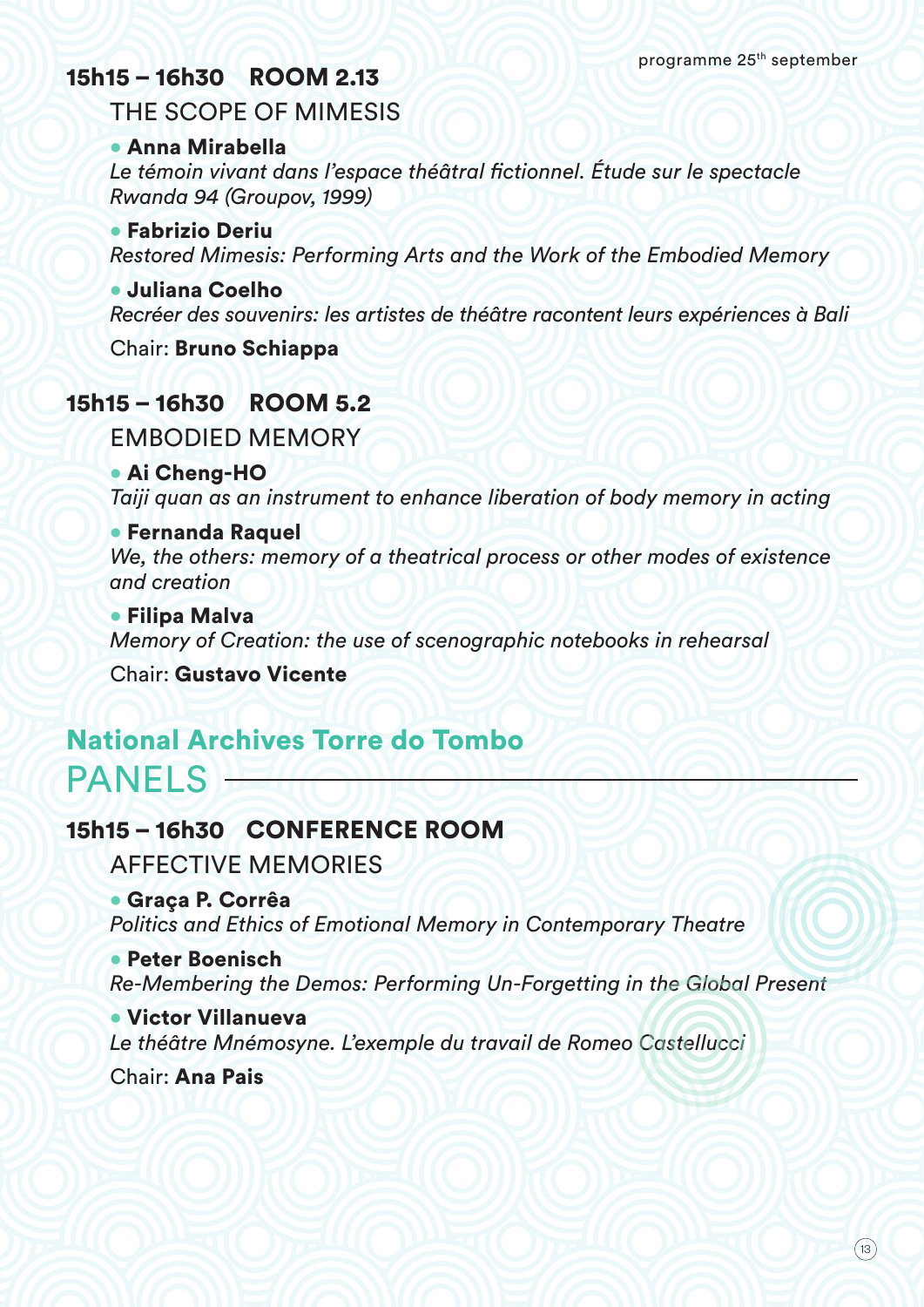programme 25th september

# Teatro Nacional D. Maria II

# 17h15 – 18h00 SALÃO NOBRE AGEAS

CLOSING SESSION

Josette Féral – President of EASTAP Maria João Brilhante – Director of CET, UL Rui Catarino – TNDMII Executive Board Member

# 19h30 SALA ESTÚDIO

**Performance** *Colecção de Artistas*, by Raquel André (subtitles in English)